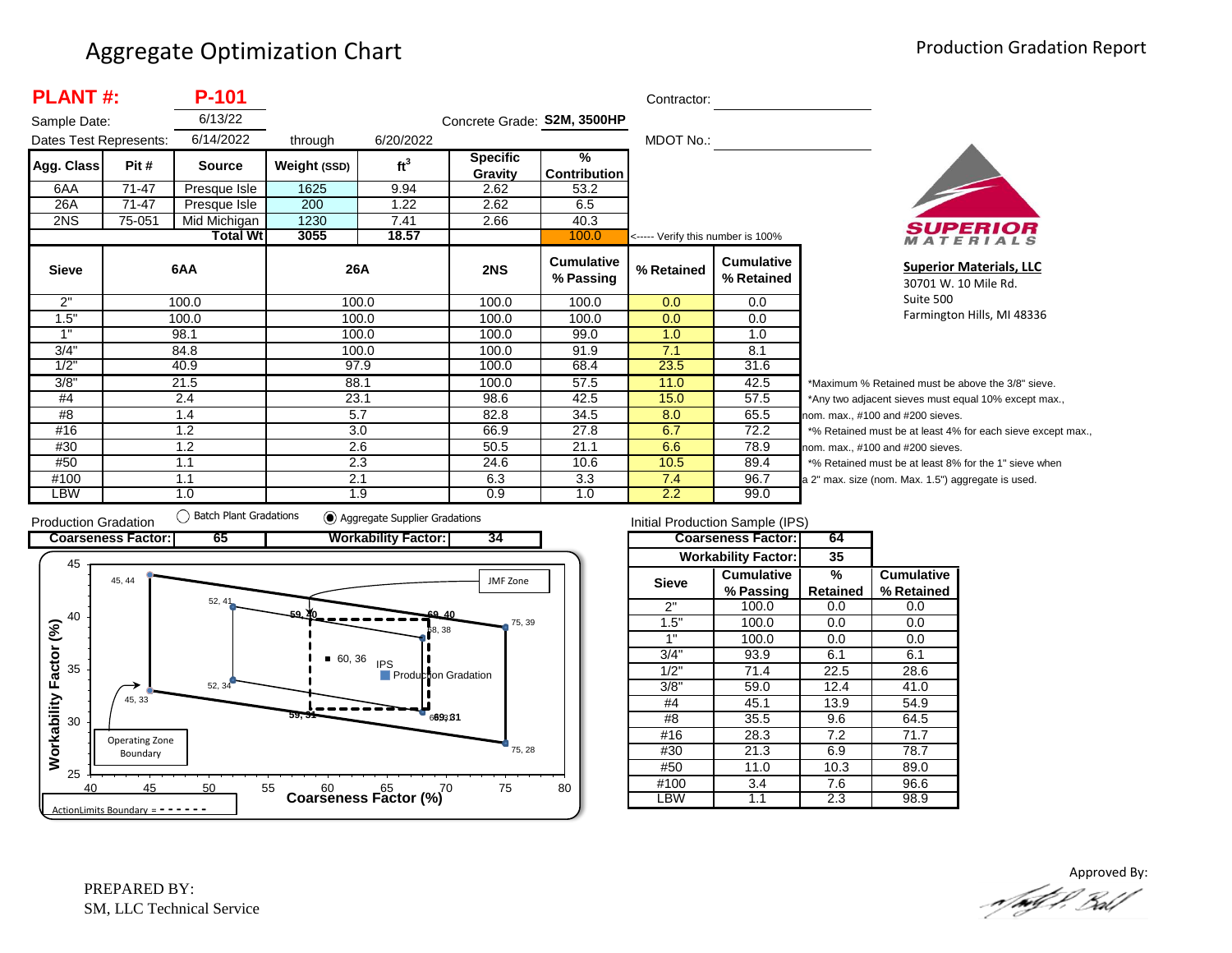| <b>PLANT#:</b><br>P-102 |        |                 |              |                 |                             | Contractor:                          |                                   |                                 |            |     |  |
|-------------------------|--------|-----------------|--------------|-----------------|-----------------------------|--------------------------------------|-----------------------------------|---------------------------------|------------|-----|--|
| Sample Date:            |        | 6/13/22         |              |                 | Concrete Grade: S2M, 3500HP |                                      |                                   |                                 |            |     |  |
| Dates Test Represents:  |        | 6/14/2022       | through      | 6/20/2022       |                             |                                      | MDOT No.:                         |                                 |            |     |  |
| Agg. Class              | Pit#   | <b>Source</b>   | Weight (SSD) | ft <sup>3</sup> | <b>Specific</b><br>Gravity  | $\frac{9}{6}$<br><b>Contribution</b> |                                   |                                 |            |     |  |
| 6AA                     | 58-003 | Stoneco         | 1650         | 9.83            | 2.69                        | 53.2                                 |                                   |                                 |            |     |  |
| 26A                     | 58-003 | Stoneco         | 250          | 1.49            | 2.69                        | 8.1                                  |                                   |                                 |            |     |  |
| 2NS                     | 81-019 | Pleasant Lake   | 1200         | 7.26            | 2.65                        | 38.7                                 |                                   |                                 |            |     |  |
|                         |        | <b>Total Wt</b> | 3100         | 18.58           |                             | 100.0                                | <----- Verify this number is 100% |                                 |            |     |  |
| <b>Sieve</b>            |        | 6AA             | 26A          |                 | 2NS                         | <b>Cumulative</b><br>% Passing       | % Retained                        | <b>Cumulative</b><br>% Retained |            |     |  |
| 2"                      |        | 100.0           | 100.0        |                 | 100.0                       | 100.0                                | 0.0                               | 0.0                             |            |     |  |
| 1.5"                    |        | 100.0           |              | 100.0           | 100.0                       | 100.0                                | 0.0                               | 0.0                             |            |     |  |
| 1"                      |        | 100.0           |              | 100.0           | 100.0                       | 100.0                                | 0.0                               | 0.0                             |            |     |  |
| 3/4"                    |        | 83.7            | 100.0        |                 |                             |                                      | 100.0                             | 91.3                            | 8.7        | 8.7 |  |
| 1/2"                    |        | 50.3            | 99.7         |                 | 100.0                       | 73.5                                 | 17.8                              | 26.5                            |            |     |  |
| 3/8"                    |        | 23.3            | 89.5         |                 | 100.0                       | 58.3                                 | 15.2                              | 41.7                            | *1         |     |  |
| #4                      |        | 4.7             | 11.0         |                 | 98.7                        | 41.6                                 | 16.7                              | 58.4                            | $^{\star}$ |     |  |
| #8                      |        | 1.5             | 4.2          |                 | 84.6                        | 33.9                                 | 7.7                               | 66.1                            | nor        |     |  |
| #16                     |        | 1.4             | 2.8          |                 | 68.5                        | 27.5                                 | 6.4                               | 72.5                            | $*c$       |     |  |
| #30                     |        | 1.2             | 2.2          |                 | 51.7                        | 20.8                                 | 6.7                               | 79.2                            | nor        |     |  |
| #50                     |        | 1.0             | 2.1          |                 | 24.5                        | 10.2                                 | 10.6                              | 89.8                            | $*c$       |     |  |
| #100                    |        | 0.9             | 2.0          |                 | 7.2                         | 3.4                                  | 6.8                               | 96.6                            | a 2        |     |  |
| LBW                     |        | 0.7             | 1.9          |                 | 1.2                         | 1.0                                  | 2.4                               | 99.0                            |            |     |  |



**Superior Materials, LLC** 30701 W. 10 Mile Rd. Suite 500 Farmington Hills, MI 48336

Maximum % Retained must be above the 3/8" sieve. Any two adjacent sieves must equal 10% except max.,  $m.$  max.,  $#100$  and  $#200$  sieves. % Retained must be at least 4% for each sieve except max.,  $km.$  max.,  $#100$  and  $#200$  sieves. % Retained must be at least 8% for the 1" sieve when 2" max. size (nom. Max. 1.5") aggregate is used.



| Intial Production Sample (IPS) |                            |                 |                   |  |  |  |  |  |
|--------------------------------|----------------------------|-----------------|-------------------|--|--|--|--|--|
|                                | <b>Coarseness Factor:</b>  | 63              |                   |  |  |  |  |  |
|                                | <b>Workability Factor:</b> | 36              |                   |  |  |  |  |  |
| <b>Sieve</b>                   | Cumulative                 | %               | <b>Cumulative</b> |  |  |  |  |  |
|                                | % Passing                  | <b>Retained</b> | % Retained        |  |  |  |  |  |
| 2"                             | 100.0                      | 0.0             | 0.0               |  |  |  |  |  |
| 1.5"                           | 100.0                      | 0.0             | 0.0               |  |  |  |  |  |
| 1"                             | 99.2                       | 0.8             | 0.8               |  |  |  |  |  |
| 3/4"                           | 90.9                       | 8.3             | 9.1               |  |  |  |  |  |
| 1/2"                           | 71.3                       | 19.6            | 28.7              |  |  |  |  |  |
| 3/8"                           | 59.5                       | 11.8            | 40.5              |  |  |  |  |  |
| #4                             | 43.8                       | 15.7            | 56.2              |  |  |  |  |  |
| #8                             | 35.7                       | 8.1             | 64.3              |  |  |  |  |  |
| #16                            | 27.0                       | 8.7             | 73.0              |  |  |  |  |  |
| #30                            | 18.6                       | 8.4             | 81.4              |  |  |  |  |  |
| #50                            | 6.8                        |                 | 93.2              |  |  |  |  |  |
| #100                           | 1.4                        |                 | 98.6              |  |  |  |  |  |
| _BW                            | 0.6                        | 0.8             | 99.4              |  |  |  |  |  |

Approved By:<br>Approved By: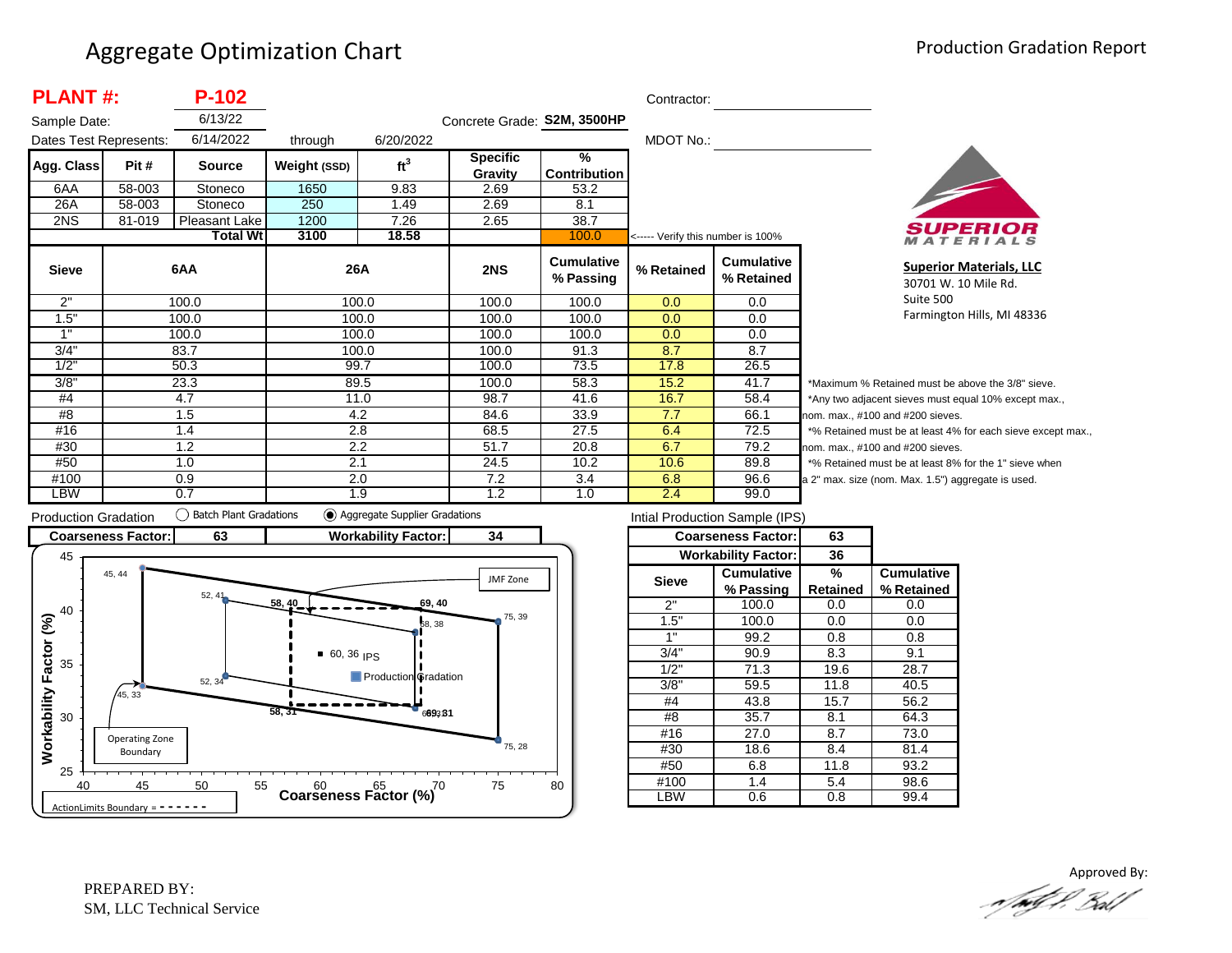| <b>PLANT#:</b><br>$P-32$ |           |                 |              |                 |                             | Contractor:                          |                                   |                                 |          |
|--------------------------|-----------|-----------------|--------------|-----------------|-----------------------------|--------------------------------------|-----------------------------------|---------------------------------|----------|
| Sample Date:             |           | 6/13/22         |              |                 | Concrete Grade: S2M, 3500HP |                                      |                                   |                                 |          |
| Dates Test Represents:   |           | 6/14/2022       | through      | 6/20/2022       |                             |                                      | MDOT No.:                         |                                 |          |
| Agg. Class               | Pit #     | <b>Source</b>   | Weight (SSD) | ft <sup>3</sup> | <b>Specific</b><br>Gravity  | $\frac{9}{6}$<br><b>Contribution</b> |                                   |                                 |          |
| 6AA                      | $71 - 47$ | Presque Isle    | 1400         | 8.56            | 2.62                        | 45.9                                 |                                   |                                 |          |
| 26A                      | 71-47     | Presque Isle    | 420          | 2.57            | 2.62                        | 13.8                                 |                                   |                                 |          |
| 2NS                      | 95-013    | Smelter Bay     | 1230         | 7.44            | 2.65                        | 40.3                                 |                                   |                                 |          |
|                          |           | <b>Total Wt</b> | 3050         | 18.57           |                             | 100.0                                | <----- Verify this number is 100% |                                 |          |
| <b>Sieve</b>             |           | 6AA             | 26A          |                 | 2NS                         | <b>Cumulative</b><br>% Passing       | % Retained                        | <b>Cumulative</b><br>% Retained |          |
| 2"                       |           | 100.0           |              | 100.0           | 100.0                       | 100.0                                | 0.0                               | 0.0                             |          |
| 1.5"                     |           | 100.0           |              | 100.0           | 100.0                       | 100.0                                | 0.0                               | 0.0                             |          |
| 1"                       |           | 96.3            |              | 100.0           | 100.0                       | 98.3                                 | 1.7                               | 1.7                             |          |
| 3/4"                     |           | 74.3            |              | 100.0           | 100.0                       | 88.2                                 | 10.1                              | 11.8                            |          |
| 1/2"                     |           | 30.5            |              | 95.4            | 100.0                       | 67.5                                 | 20.7                              | 32.5                            |          |
| 3/8"                     |           | 12.6            |              | 81.7            | 100.0                       | 57.4                                 | 10.1                              | 42.6                            | $^\star$ |
| #4                       |           | 1.9             |              | 24.9            | 97.0                        | 43.4                                 | 13.9                              | 56.6                            | $\star$  |
| #8                       |           | 1.4             | 8.3          |                 | 85.1                        | 36.1                                 | 7.3                               | 63.9                            | no       |
| #16                      |           | 1.3             | 4.0          |                 | 70.6                        | 29.6                                 | 6.5                               | 70.4                            | $\star$  |
| #30                      |           | 1.2             | 2.9          |                 | 51.0                        | 21.5                                 | 8.1                               | 78.5                            | no       |
| #50                      |           | 1.2             |              | 2.6             | 24.8                        | 10.9                                 | 10.6                              | 89.1                            |          |
| #100                     |           | 1.1             |              | 2.4             | 7.3                         | 3.8                                  | 7.1                               | 96.2                            | la 2     |
| LBW                      |           | 0.8             | 2.0          |                 | 1.4                         | 1.2                                  | 2.6                               | 98.8                            |          |



**Superior Materials, LLC** 30701 W. 10 Mile Rd. Suite 500 Farmington Hills, MI 48336

Maximum % Retained must be above the 3/8" sieve. Any two adjacent sieves must equal 10% except max.,  $m.$  max.,  $#100$  and  $#200$  sieves. % Retained must be at least 4% for each sieve except max.,  $km.$  max.,  $#100$  and  $#200$  sieves. % Retained must be at least 8% for the 1" sieve when 2" max. size (nom. Max. 1.5") aggregate is used.



| Intial Production Sample (IPS) |                            |          |                   |  |  |  |  |  |
|--------------------------------|----------------------------|----------|-------------------|--|--|--|--|--|
|                                | <b>Coarseness Factor:</b>  | 62       |                   |  |  |  |  |  |
|                                | <b>Workability Factor:</b> | 35       |                   |  |  |  |  |  |
| <b>Sieve</b>                   | <b>Cumulative</b>          | %        | <b>Cumulative</b> |  |  |  |  |  |
|                                | % Passing                  | Retained | % Retained        |  |  |  |  |  |
| 2"                             | 100.0                      | 0.0      | 0.0               |  |  |  |  |  |
| 1.5"                           | 100.0                      | 0.0      | 0.0               |  |  |  |  |  |
| 1"                             | 100.0                      | 0.0      | 0.0               |  |  |  |  |  |
| 3/4"                           | 94.0                       | 6.0      | 6.0               |  |  |  |  |  |
| 1/2"                           | 70.2                       | 23.7     | 29.8              |  |  |  |  |  |
| 3/8"                           | 59.9                       | 10.4     | 40.1              |  |  |  |  |  |
| #4                             | 42.7                       | 17.2     | 57.3              |  |  |  |  |  |
| #8                             | 35.5                       | 7.2      | 64.5              |  |  |  |  |  |
| #16                            | 28.4                       | 7.0      | 71.6              |  |  |  |  |  |
| #30                            | 19.2                       | 9.2      | 80.8              |  |  |  |  |  |
| #50                            | 8.9                        |          | 91.1              |  |  |  |  |  |
| #100                           | 3.1                        |          | 96.9              |  |  |  |  |  |
| LBW                            | 1.4                        | 1.7      | 98.6              |  |  |  |  |  |
|                                |                            |          |                   |  |  |  |  |  |

Approved By:<br>Approved By: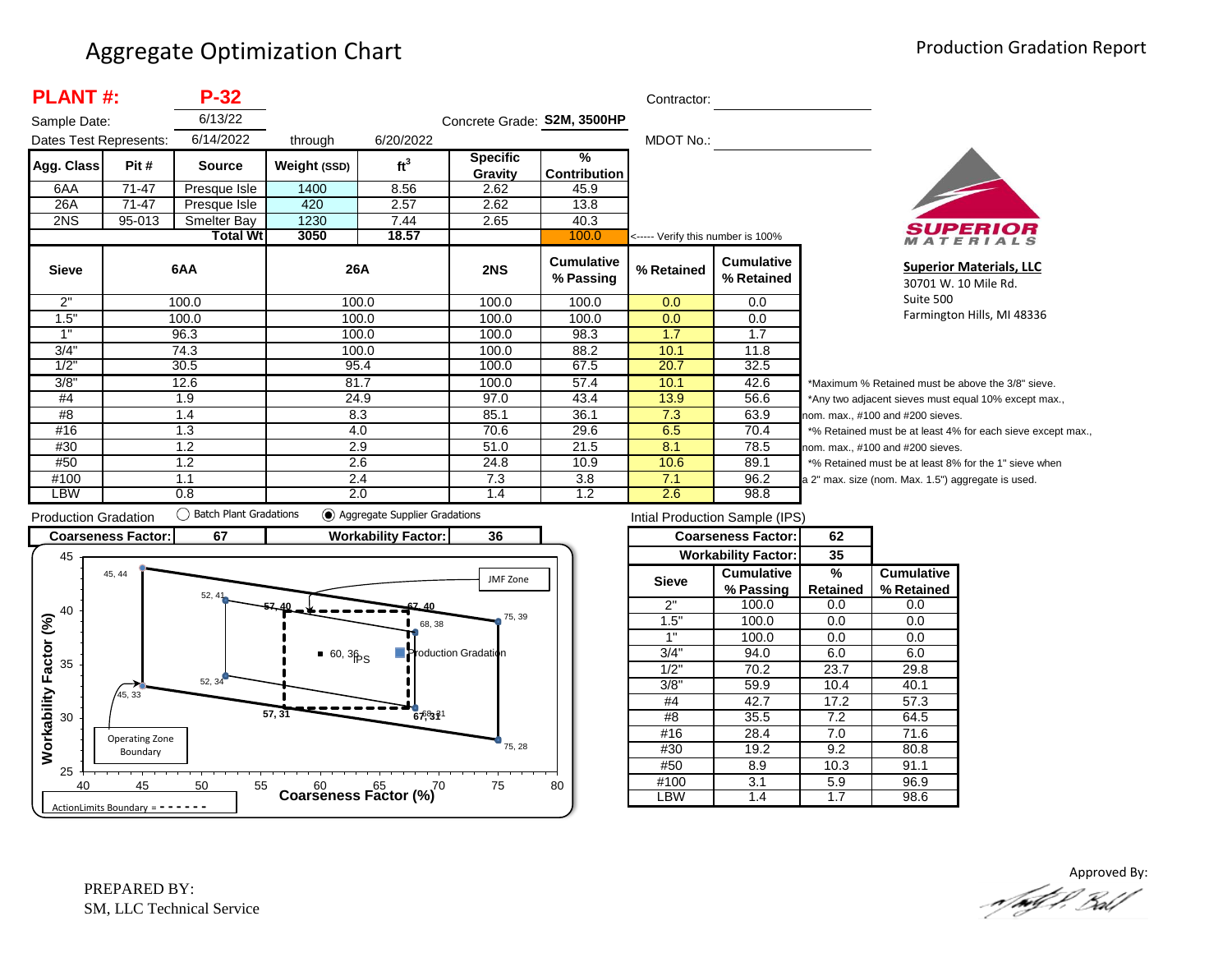| <b>PLANT#:</b><br>$P-35$ |        |                 |              |                 |                             | Contractor:                    |                                   |                                 |                  |  |
|--------------------------|--------|-----------------|--------------|-----------------|-----------------------------|--------------------------------|-----------------------------------|---------------------------------|------------------|--|
| Sample Date:             |        | 6/13/22         |              |                 | Concrete Grade: S2M, 3500HP |                                |                                   |                                 |                  |  |
| Dates Test Represents:   |        | 6/14/2022       | through      | 6/20/2022       |                             |                                | MDOT No.:                         |                                 |                  |  |
| Agg. Class               | Pit #  | <b>Source</b>   | Weight (SSD) | ft <sup>3</sup> | <b>Specific</b><br>Gravity  | %<br>Contribution              |                                   |                                 |                  |  |
| 6AA                      | 58-003 | Stoneco         | 1650         | 9.83            | 2.69                        | 53.2                           |                                   |                                 |                  |  |
| 26A                      | 58-003 | Stoneco         | 250          | 1.49            | 2.69                        | 8.1                            |                                   |                                 |                  |  |
| 2NS                      | 81-019 | Pleasant Lake   | 1200         | 7.26            | 2.65                        | 38.7                           |                                   |                                 |                  |  |
|                          |        | <b>Total Wt</b> | 3100         | 18.58           |                             | 100.0                          | <----- Verify this number is 100% |                                 |                  |  |
| <b>Sieve</b>             |        | 6AA             | 26A          |                 | 2NS                         | <b>Cumulative</b><br>% Passing | % Retained                        | <b>Cumulative</b><br>% Retained |                  |  |
| 2"                       |        | 100.0           | 100.0        |                 | 100.0                       | 100.0                          | 0.0                               | 0.0                             |                  |  |
| 1.5"                     |        | 100.0           | 100.0        |                 | 100.0                       | 100.0                          | 0.0                               | 0.0                             |                  |  |
| 1"                       |        | 100.0           | 100.0        |                 | 100.0                       | 100.0                          | 0.0                               | 0.0                             |                  |  |
| 3/4"                     |        | 83.7            | 100.0        |                 | 100.0                       | 91.3                           | 8.7                               | 8.7                             |                  |  |
| 1/2"                     |        | 50.3            | 99.7         |                 |                             | 100.0                          | 73.5                              | 17.8                            | 26.5             |  |
| 3/8"                     |        | 23.3            | 89.5         |                 | 100.0                       | 58.3                           | 15.2                              | 41.7                            | $*_{\mathsf{M}}$ |  |
| #4                       |        | 4.7             | 11.0         |                 | 98.7                        | 41.6                           | 16.7                              | 58.4                            | *A               |  |
| #8                       |        | 1.5             | 4.2          |                 | 84.6                        | 33.9                           | 7.7                               | 66.1                            | non              |  |
| #16                      |        | 1.4             | 2.8          |                 | 68.5                        | 27.5                           | 6.4                               | 72.5                            | $*$ %            |  |
| #30                      |        | 1.2             | 2.2          |                 | 51.7                        | 20.8                           | 6.7                               | 79.2                            | non              |  |
| #50                      |        | 1.0             | 2.1          |                 | 24.5                        | 10.2                           | 10.6                              | 89.8                            | $*$ %            |  |
| #100                     |        | 0.9             | 2.0          |                 | 7.2                         | 3.4                            | 6.8                               | 96.6                            | a 2"             |  |
| LBW                      |        | 0.7             | 1.9          |                 | 1.2                         | 1.0                            | 2.4                               | 99.0                            |                  |  |



**Superior Materials, LLC** 30701 W. 10 Mile Rd. Suite 500 Farmington Hills, MI 48336

laximum % Retained must be above the 3/8" sieve. ny two adjacent sieves must equal 10% except max., 1. max., #100 and #200 sieves. Retained must be at least 4% for each sieve except max., 1. max., #100 and #200 sieves. Retained must be at least 8% for the 1" sieve when max. size (nom. Max. 1.5") aggregate is used.



|       | Intial Production Sample (IPS) |                 |                   |
|-------|--------------------------------|-----------------|-------------------|
|       | <b>Coarseness Factor:</b>      | 63              |                   |
|       | <b>Workability Factor:</b>     | 35              |                   |
| Sieve | <b>Cumulative</b>              | %               | <b>Cumulative</b> |
|       | % Passing                      | <b>Retained</b> | % Retained        |
| 2"    | 100.0                          | 0.0             | 0.0               |
| 1.5"  | 100.0                          | 0.0             | 0.0               |
| 1"    | 99.2                           | 0.8             | 0.8               |
| 3/4"  | 90.9                           |                 | 9.1               |
| 1/2"  | 71.3                           | 19.6            | 28.7              |
| 3/8"  | 59.4                           | 11.9            | 40.6              |
| #4    | 43.0                           | 16.5            | 57.0              |
| #8    | 35.3                           | 7.6             | 64.7              |
| #16   | 28.2                           | 7.1             | 71.8              |
| #30   | 21.6                           | 6.6             | 78.4              |
| #50   | 9.1                            | 12.5            | 90.9              |
| #100  | 1.7                            | 7.4             | 98.3              |
| LBW   | 1.1                            | 0.6             | 98.9              |

Approved By:<br>Approved By: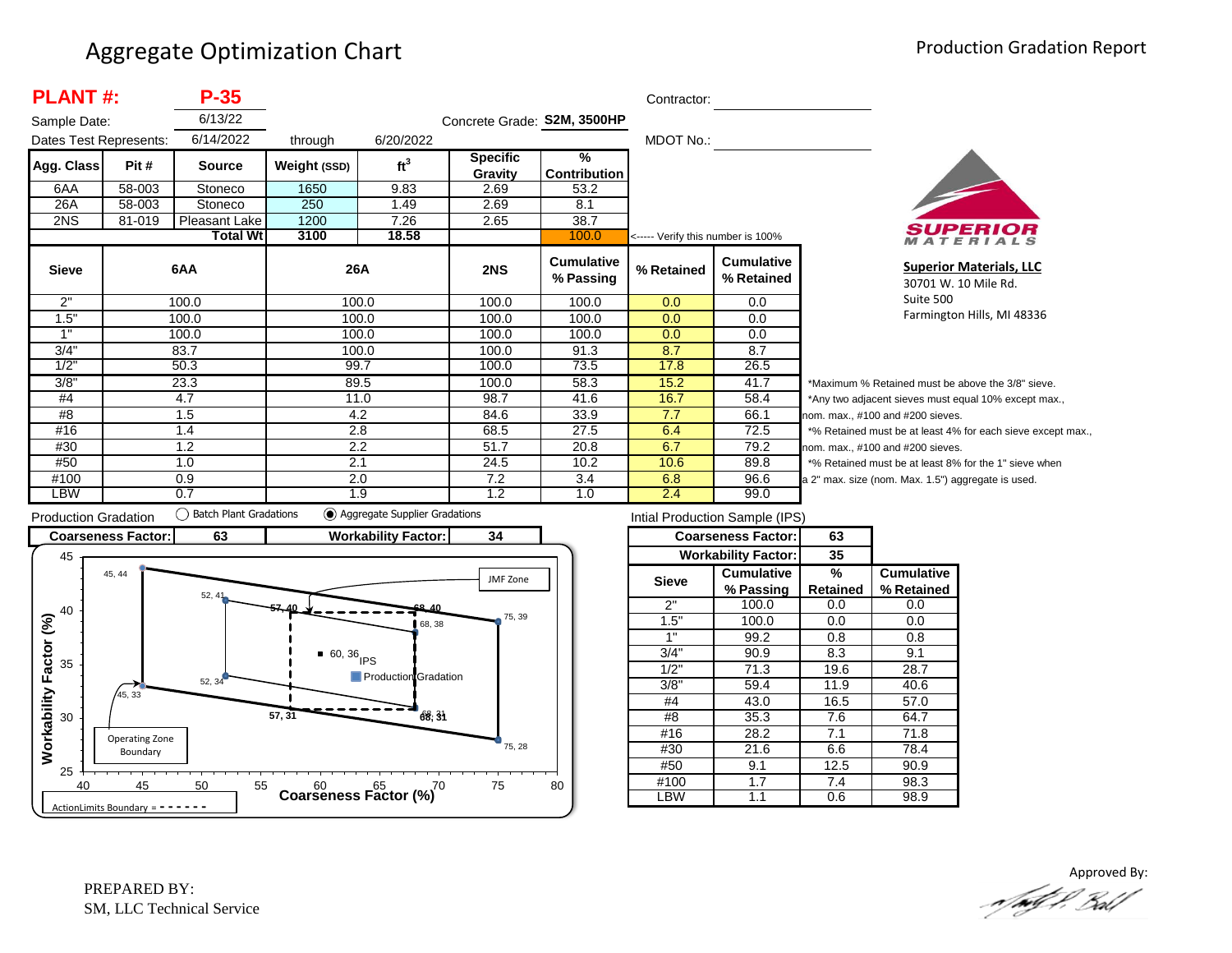| <b>PLANT#:</b><br>$P-39$ |           |                 |              |                 |                             | Contractor:                    |                                   |                                 |       |
|--------------------------|-----------|-----------------|--------------|-----------------|-----------------------------|--------------------------------|-----------------------------------|---------------------------------|-------|
| Sample Date:             |           | 6/13/22         |              |                 | Concrete Grade: S2M, 3500HP |                                |                                   |                                 |       |
| Dates Test Represents:   |           | 6/14/2022       | through      | 6/20/2022       |                             |                                | MDOT No.:                         |                                 |       |
| Agg. Class               | Pit #     | <b>Source</b>   | Weight (SSD) | ft <sup>3</sup> | <b>Specific</b><br>Gravity  | %<br><b>Contribution</b>       |                                   |                                 |       |
| 6AA                      | 71-47     | Presque Isle    | 1600         | 9.79            | 2.62                        | 52.5                           |                                   |                                 |       |
| 26A                      | $71 - 47$ | Presque Isle    | 200          | 1.22            | 2.62                        | 6.6                            |                                   |                                 |       |
| 2NS                      | 44-051    | Krake Willis Rd | 1250         | 7.56            | 2.65                        | 41.0                           |                                   |                                 |       |
|                          |           | <b>Total Wt</b> | 3050         | 18.57           |                             | 100.0                          | <----- Verify this number is 100% |                                 |       |
| <b>Sieve</b>             |           | 6AA             | 26A          |                 | 2NS                         | <b>Cumulative</b><br>% Passing | % Retained                        | <b>Cumulative</b><br>% Retained |       |
| 2"                       |           | 100.0           | 100.0        |                 | 100.0                       | 100.0                          | 0.0                               | 0.0                             |       |
| 1.5"                     |           | 100.0           | 100.0        |                 | 100.0                       | 100.0                          | 0.0                               | 0.0                             |       |
| 1"                       |           | 98.1            | 100.0        |                 | 100.0                       | 99.0                           | 1.0                               | 1.0                             |       |
| 3/4"                     |           | 84.8            | 100.0        |                 | 100.0                       | 92.0                           | 7.0                               | 8.0                             |       |
| 1/2"                     |           | 40.9            | 97.9         |                 | 100.0                       | 68.9                           | 23.2                              | 31.1                            |       |
| 3/8"                     |           | 21.5            | 88.1         |                 | 100.0                       | 58.0                           | 10.8                              | 42.0                            | *Ma   |
| #4                       |           | 2.4             | 23.1         |                 | 96.1                        | 42.2                           | 15.9                              | 57.8                            | *Ar   |
| #8                       |           | 1.4             | 5.7          |                 | 80.7                        | 34.2                           | 8.0                               | 65.8                            | nom   |
| #16                      |           | 1.2             | 3.0          |                 | 66.1                        | 27.9                           | 6.3                               | 72.1                            | $*$ % |
| #30                      |           | 1.2             | 2.6          |                 | 50.0                        | 21.3                           | 6.6                               | 78.7                            | nom   |
| #50                      |           | 1.1             | 2.3          |                 | 26.1                        | 11.4                           | 9.9                               | 88.6                            | $*$ % |
| #100                     |           | 1.1             | 2.1          |                 | 10.0                        | 4.8                            | 6.6                               | 95.2                            | a 2"  |
| LBW                      |           | 1.0             | 1.9          |                 | 2.1                         | 1.5                            | 3.3                               | 98.5                            |       |



**Superior Materials, LLC** 30701 W. 10 Mile Rd. Suite 500 Farmington Hills, MI 48336

aximum % Retained must be above the 3/8" sieve. hy two adjacent sieves must equal 10% except max.,  $max., #100 and #200$  sieves. Retained must be at least 4% for each sieve except max., max., #100 and #200 sieves. Retained must be at least 8% for the 1" sieve when max. size (nom. Max. 1.5") aggregate is used.



| Intial Production Sample (IPS) |                            |          |                   |  |  |  |  |  |
|--------------------------------|----------------------------|----------|-------------------|--|--|--|--|--|
|                                | <b>Coarseness Factor:</b>  | 63       |                   |  |  |  |  |  |
|                                | <b>Workability Factor:</b> | 36       |                   |  |  |  |  |  |
| Sieve                          | <b>Cumulative</b>          | %        | <b>Cumulative</b> |  |  |  |  |  |
|                                | % Passing                  | Retained | % Retained        |  |  |  |  |  |
| 2"                             | 100.0                      | 0.0      | 0.0               |  |  |  |  |  |
| 1.5"                           | 100.0                      | 0.0      | 0.0               |  |  |  |  |  |
| 1"                             | 100.0                      | 0.0      | 0.0               |  |  |  |  |  |
| 3/4"                           | 89.8                       | 10.2     | 10.2              |  |  |  |  |  |
| 1/2"                           | 70.7                       | 19.1     | 29.3              |  |  |  |  |  |
| 3/8"                           | 59.6                       | 11.1     | 40.4              |  |  |  |  |  |
| #4                             | 43.2                       | 16.4     | 56.8              |  |  |  |  |  |
| #8                             | 35.8                       | 7.4      | 64.2              |  |  |  |  |  |
| #16                            | 29.2                       | 6.6      | 70.8              |  |  |  |  |  |
| #30                            | 21.4                       | 7.8      | 78.6              |  |  |  |  |  |
| #50                            | 9.8                        |          | 90.2              |  |  |  |  |  |
| #100                           | 3.7                        |          | 96.3              |  |  |  |  |  |
| <b>BW</b>                      | 1.2                        | 2.5      | 98.8              |  |  |  |  |  |

Approved By:<br>Approved By: